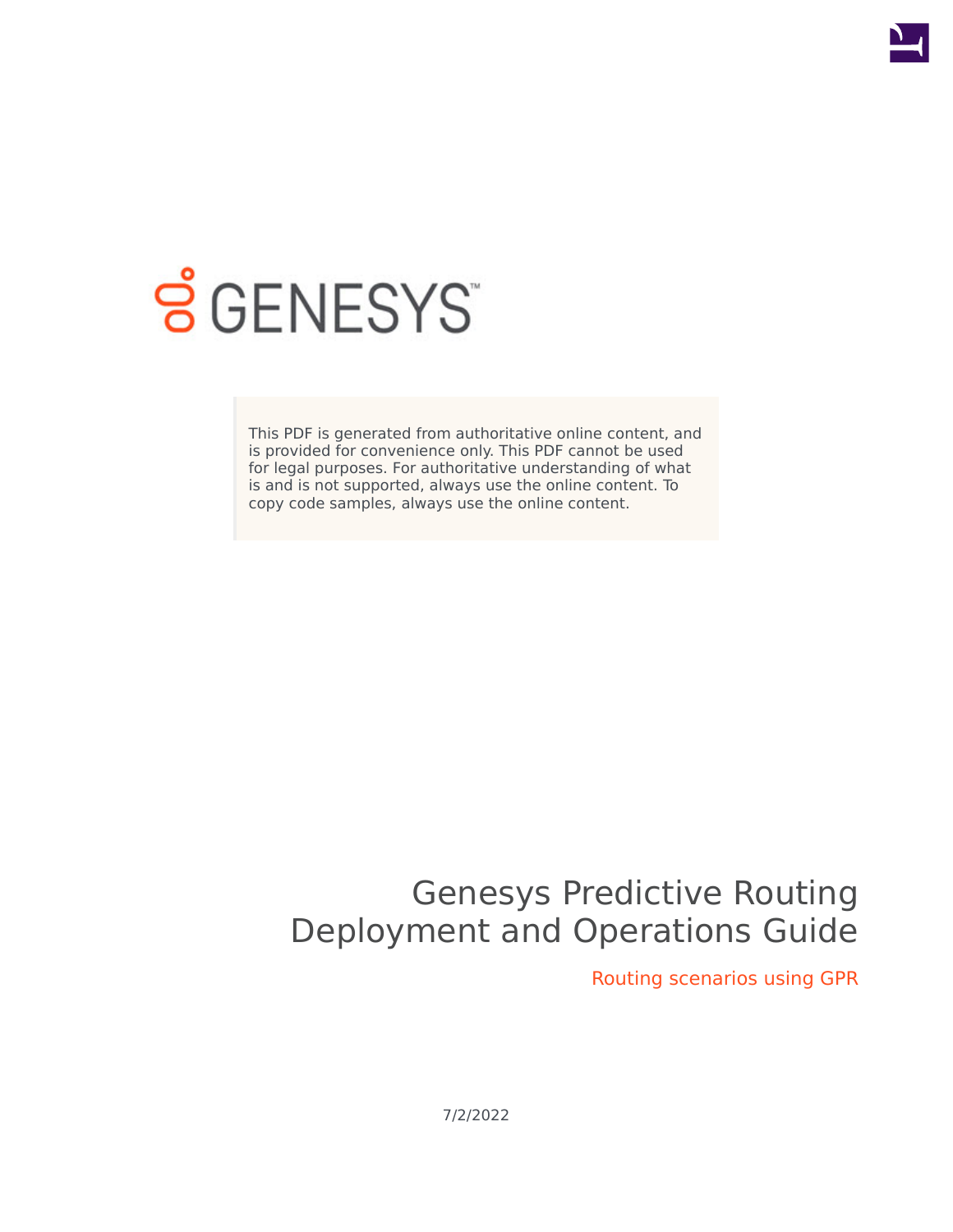## Contents

- 1 [High-Level Predictive Routing interaction flow](#page-2-0)
- 2 [How the Strategy Subroutines work](#page-3-0)
- 3 [Routing scenarios using Predictive Routing](#page-5-0)
	- 3.1 [Agent Surplus Flow](#page-6-0)
	- 3.2 [Interaction Surplus Flow](#page-6-1)
	- 3.3 [Using gpmStatus and gpmSuitableAgentsCount to Monitor Your Routing](#page-7-0)
	- 3.4 [How Interactions are Sorted within the Queue](#page-7-1)
- 4 [Using GPR with agent reservation](#page-11-0)
- 5 [Configure A/B comparison test ratios](#page-13-0)
	- 5.1 **[Start A/B testing](#page-13-1)**
	- 5.2 **[Notes on how A/B testing works](#page-13-2)**
- 6 [Configure a 50/50 comparison test time split](#page-14-0)
	- 6.1 [Formula Used](#page-14-1)
- 7 [Configure a non-50/50 comparison test time split](#page-15-0)
	- 7.1 [Formula Used](#page-16-0)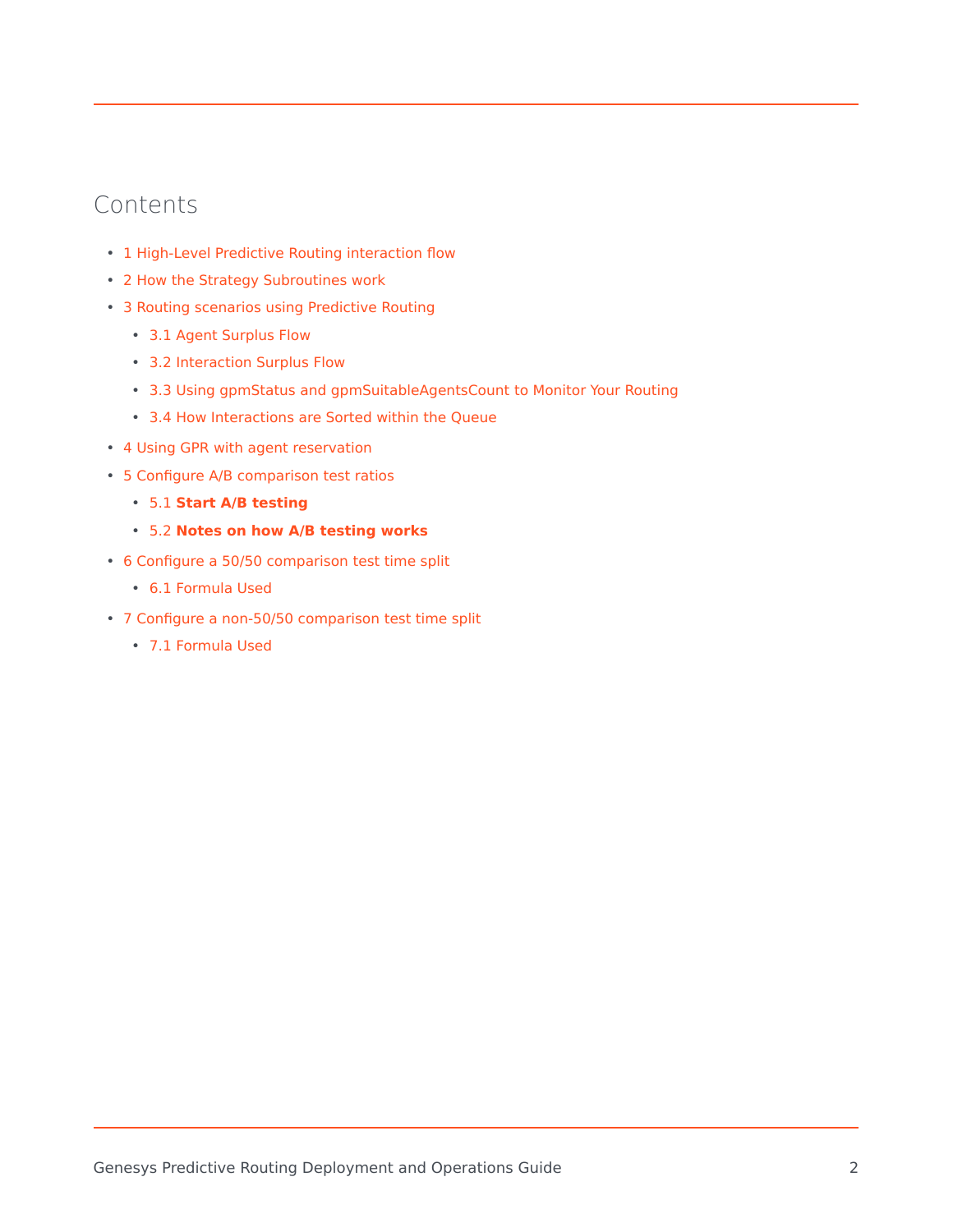• Administrator

•

Learn about Predictive Routing interaction flows, how the URS Strategy Subroutines work together to score agents and identify a routing target, how URS ranks agents by score, and how GPR handles agent reservation.

#### **Related documentation:**

If you would like to evaluate Genesys Predictive Routing for use with service-level routing or businessobjective routing, contact Genesys Professional Services for a review of your routing environment.

If your environment uses multiple URS instances receiving interactions from a single T-Server, the only criterion used to select the next interaction for routing is priority.

This topic assumes that you are using a virtual agent group (VAG) as the target for your routing. If you route using a skill expression to identify your targets, convert it to a VAG string expression using the IRD MultiSkill or CreateSkillGroup function before passing the resulting string as an argument to the ActivatePredictiveRouting subroutine. See Using Agent Skills for Ideal Agent Selection in the *Supplement to the Universal Routing 8.1 Reference Manual* for more information.

## <span id="page-2-0"></span>High-Level Predictive Routing interaction flow

The graphic in this section shows a very general interaction flow using Predictive Routing. Refinements to the flow depend greatly on details of your environment. Key aspects that differ in various environments:

- Your data That is, the interaction types supported and the applications that might have relevant information. Genesys Info Mart is a key data source, but CRM systems and other applications in your environment can also provide important data. See Set up data for import for more information.
- Your pre-routing data flow This depends on the interaction type and the exact architecture in your environment. For example, is this a chat interaction or a call? Do you use an IVR, and if so, what information do you attach?
- The Genesys routing solution you are using Predictive Routing supports routing with IRD/URS.
- Your reporting solution for Predictive Routing Whether you are using GCXI, Genesys Pulse, or another solution to present the data stored in Genesys Info Mart.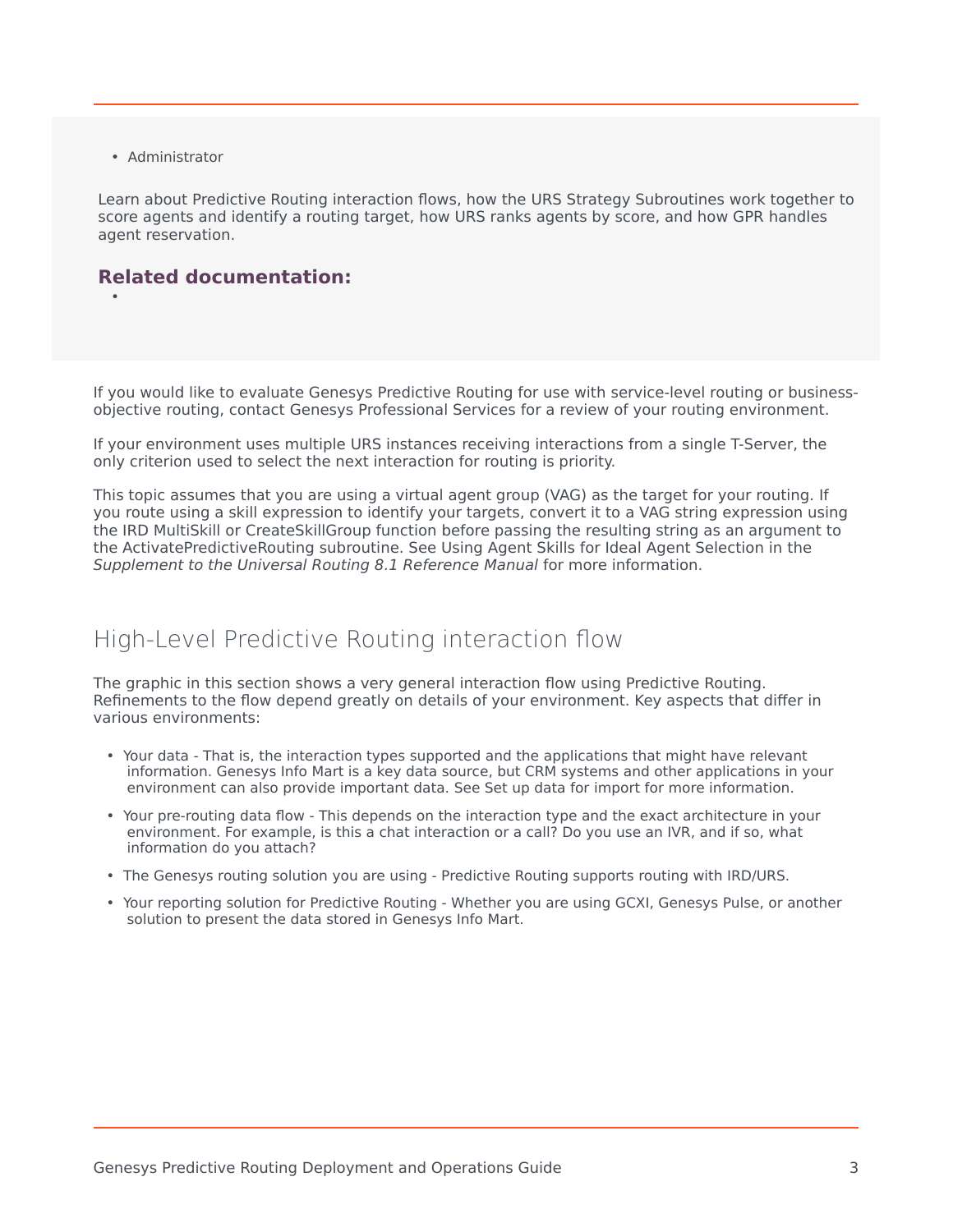

## <span id="page-3-0"></span>How the Strategy Subroutines work

The following sequence provides a basic overview of the way the various GPR subroutines work together to evaluate agent scores and determine the best match given the currently available agents and the currently waiting interactions.

- 1. ActivatePredictiveRouting retrieves agent scores from the GPR Core Platform via REST API request and stores them in the global map in URS memory. The name of the map is the interaction ConnectionId (the original ID, if the interaction is a consult). This map contains pairs of agent employee IDs as the keys and their scores for the interaction as values. ActivatePredictiveRouting calls the SetIdealAndReadyCondition subroutine for further interaction processing.
- 2. SetIdealAndReadyCondition processes the different modes of Predictive Routing. It calls the SetIdealAgent IRD function to schedule the execution of the URS callback subroutines. It calls the ScoreIdealAgent subroutine to facilitate interaction queueing according to their scores, and calls SetReadyCondition (if enabled) to call the isAgentScoreGood subroutine.
	- The parameters for these callback subroutines are retrieved and verified before any URS request is invoked to enable the callbacks.
- 3. After establishing a list of potential targets based on the target expression (Skill, Agent Group, and so on) SetIdealAndReadyCondition then executes the ScoreIdealAgent callback subroutine.
- 4. ScoreIdealAgent retrieves the scores for the potential target agents from the global map set in Step 1.
- 5. When an agent becomes ready, URS executes the isAgentScoreGood subroutine to determine whether that target is acceptable. If you enabled agent hold-out, URS executes the isAgentScoreGood subroutine when an agent becomes ready, which determines whether that agent reaches the specified threshold score. If not, URS waits for a configured timeout period, then checks whether any agent now satisfies the adjusted threshold value. See How Does GPR Score Agents? for a detailed discussion of how agent hold-out routing works.
- 6. Once the isAgentScoreGood subroutine locates an available agent who scores above the current threshold, it sends the target details to URS to initiate routing.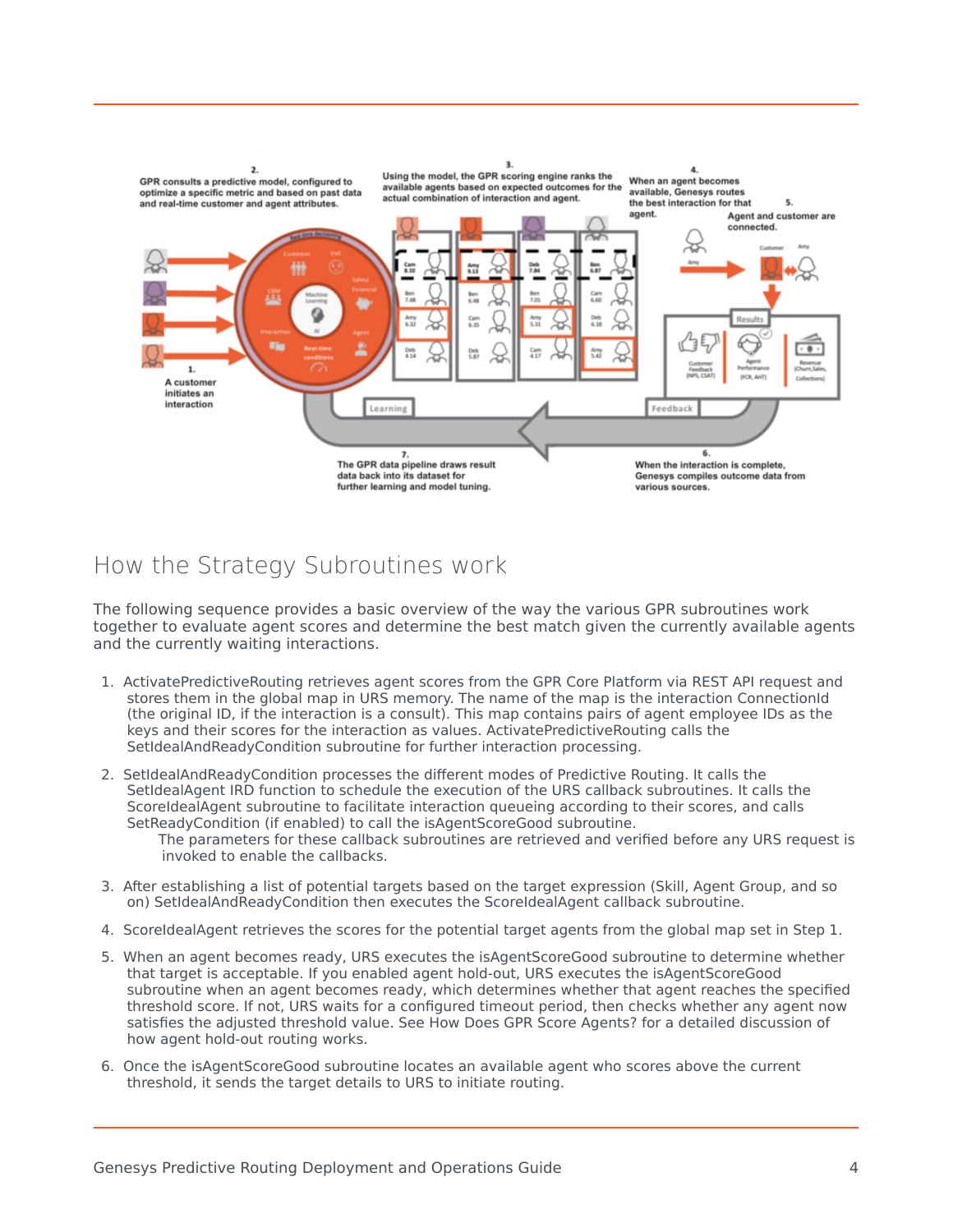- 7. URS calls the GPRIxnCompleted subroutine as a custom step from a Routing Block in the strategy. It collects the Predictive Routing outcome for the successfully routed interaction (the DBID of the agent to whom it was distributed, the score of the agent, other interaction statistics relevant for the Predictive Routing performance) and prepares the user data for Predictive Routing reporting.
- 8. URS calls the GPRIxnCleanup subroutine from both the success and failure exits from the Routing block, or if the interaction is abandoned. The purpose of the subroutine is to publish the Predictive Routing reporting user data and to clean up the ScoreIdealAgent and isAgentScoreGood callback subroutines. GPRIxnCleanup publishes reporting data in two ways:
	- It sends a UserEvent containing the user data relevant for Predictive Routing to T-Server/SIP Server, from which is enters the Genesys historic reporting solution flow.
	- It can submit the same data AI Core Services via REST API request where it is stored in the score log and can be retrieve using an API request.

### Important

If your routing strategy uses the SelectDN and SuspendDN IRD functions instead of a Routing Block, consult with Genesys Professional services about how the ActivatePredictiveRouting, GPRIxnCompleted and GPRIxnCleanup subroutines can be integrated into your strategy.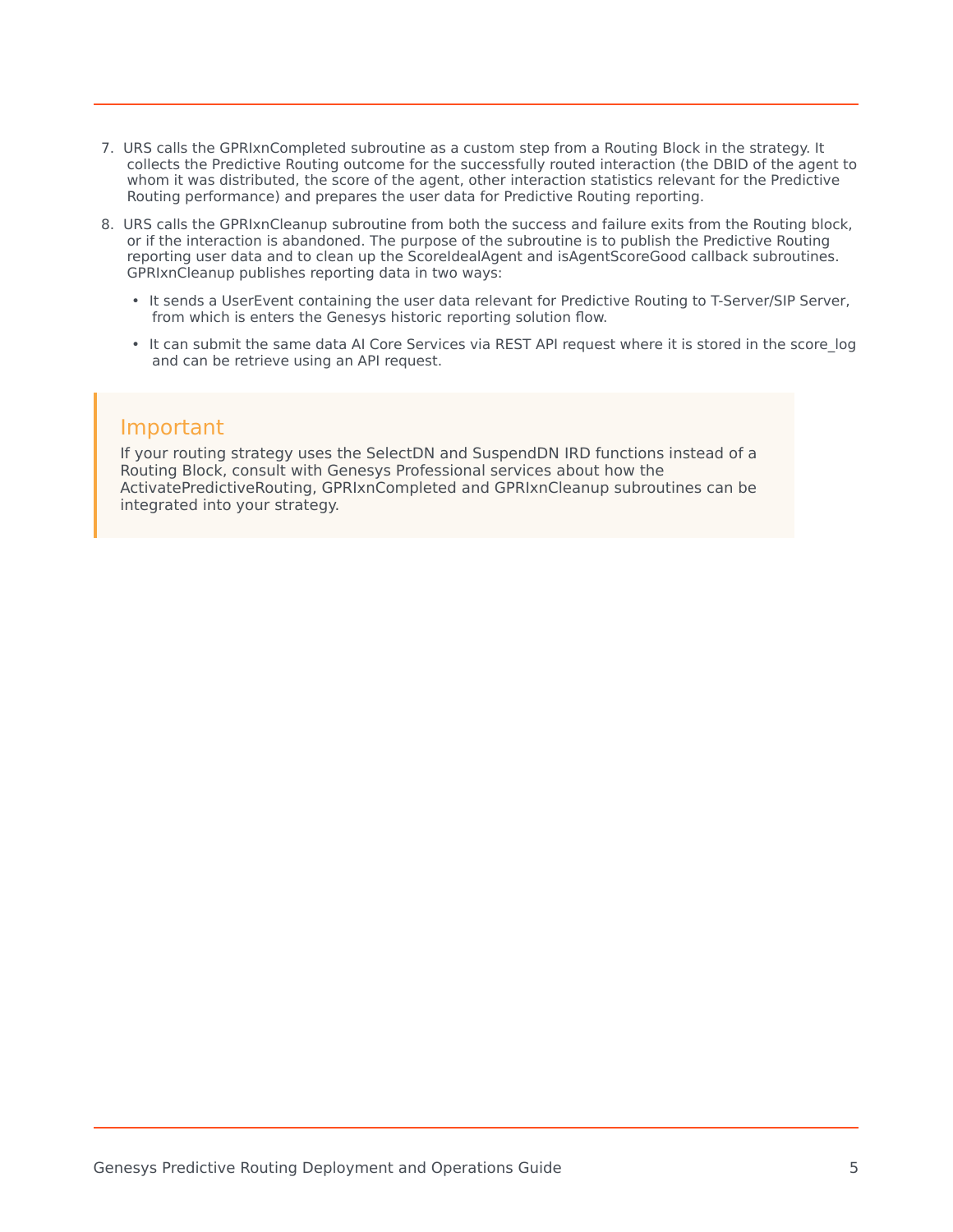

## <span id="page-5-0"></span>Routing scenarios using Predictive Routing

When you are using Predictive Routing to route interactions, there are two main scenarios that affect how this matching plays out:

• **Agent Surplus** - There are relatively few interactions, which means there could be a number of highscore agents available. You can configure a minimum threshold so that, if the agents available are not very highly ranked, the strategy keeps the interaction in queue until a better-scoring agent becomes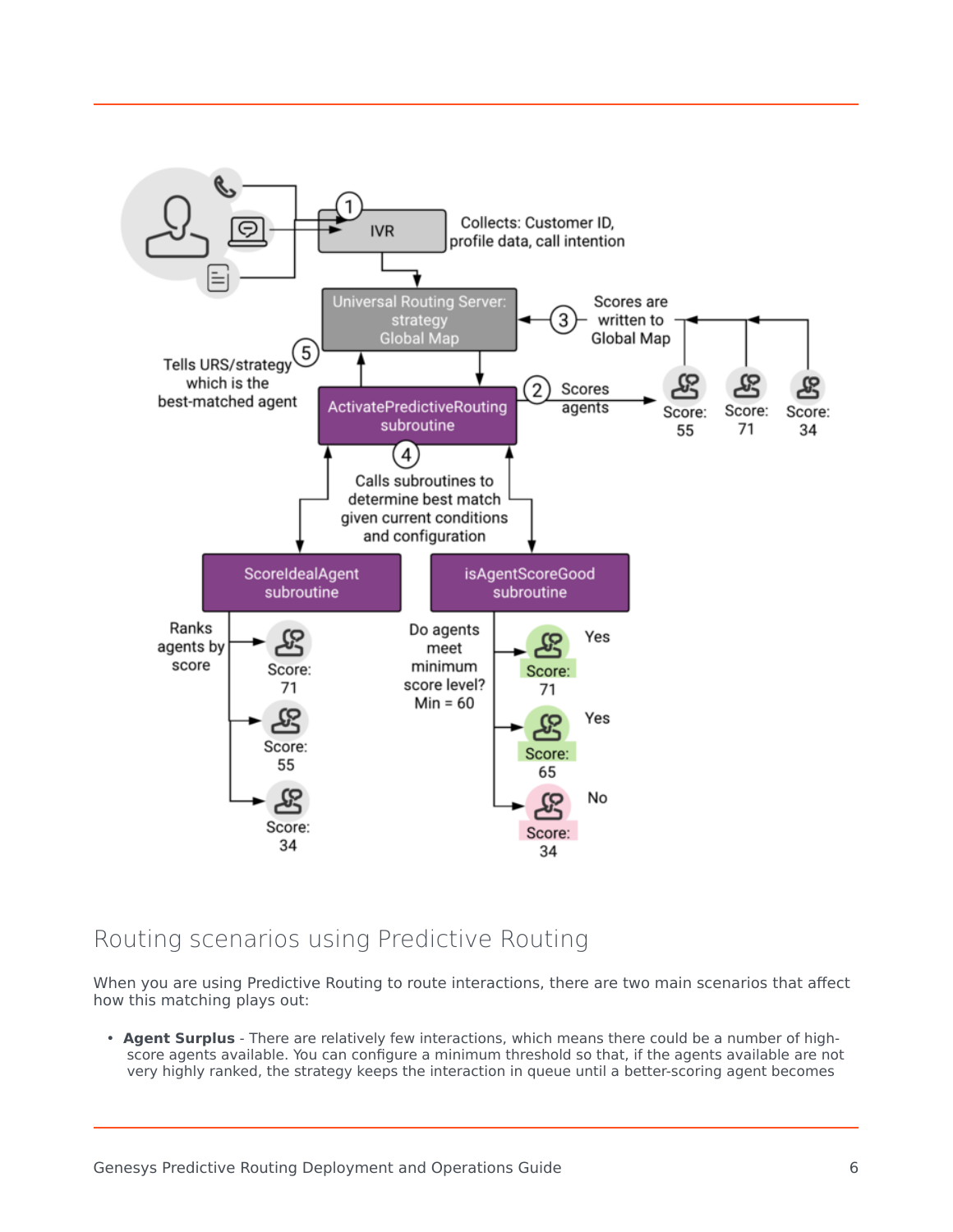available.

• **Interaction Surplus** - There are many interactions, so that most agents are busy and it might be more difficult to find an ideal agent for each interaction. In such a scenario, you can have agents matched to the interaction for which they have the highest probability of getting a positive result.

#### <span id="page-6-0"></span>Agent Surplus Flow

In this case there are agents logged in and in the Ready state who can respond to interactions immediately. From a Virtual Agent Group that is defined by skill expression, URS first tries to route an interaction to an agent with the best score, using the following process to match agents and interactions:

- 1. An interaction arrives at the routing strategy, which has a target group of agents.
- 2. The ActivatePredictiveRouting subroutine sends a request to the Predictive Routing scoring server via HTTP request.
- 3. Predictive Routing returns scores for each agent in the target group based on the criteria you selected in the active model.
- 4. The ActivatePredictiveRouting subroutine updates a global cache in URS memory, which keeps agent scores for all interactions. When URS tries to route the current interaction to the agent group, it sorts the agents according to their scores, in descending order, and routes to the agents with the best score first.

When URS takes an interaction from the queue:

- 1. URS calls the ScoreIdealAgent subroutine, which reads the agent scores in the target group from global map and ranks the agents by score.
- 2. URS calls the IsAgentScoreGood subroutine, which selects the available agent with the highest score, assuming the agent has a score high enough to be selected for this interaction. In an agent-surplus scenario, it is typically not a problem to route to an agent with a good score. For scenarios where this is not the case, see **Interaction Surplus Flow**, below.
- 3. URS calls the GPRIxnCompleted subroutine, which updates user data with the scoring result for storage in Genesys Info Mart.
- 4. URS calls the PRRLog macro, which logs the result in the URS log file.

#### <span id="page-6-1"></span>Interaction Surplus Flow

This scenario covers situations when all agents are already busy handling interactions and new interactions are queued. When one of the agents becomes ready, the system selects the interaction for which the agent has the best score. This is not necessarily the interaction that has been in the queue longest.

When interactions are waiting, URS uses a number of criteria to decide the order in which it directs the interactions to the best target. In general, URS uses the following hierarchy:

- 1. Interaction priority.
- 2. Best agent score.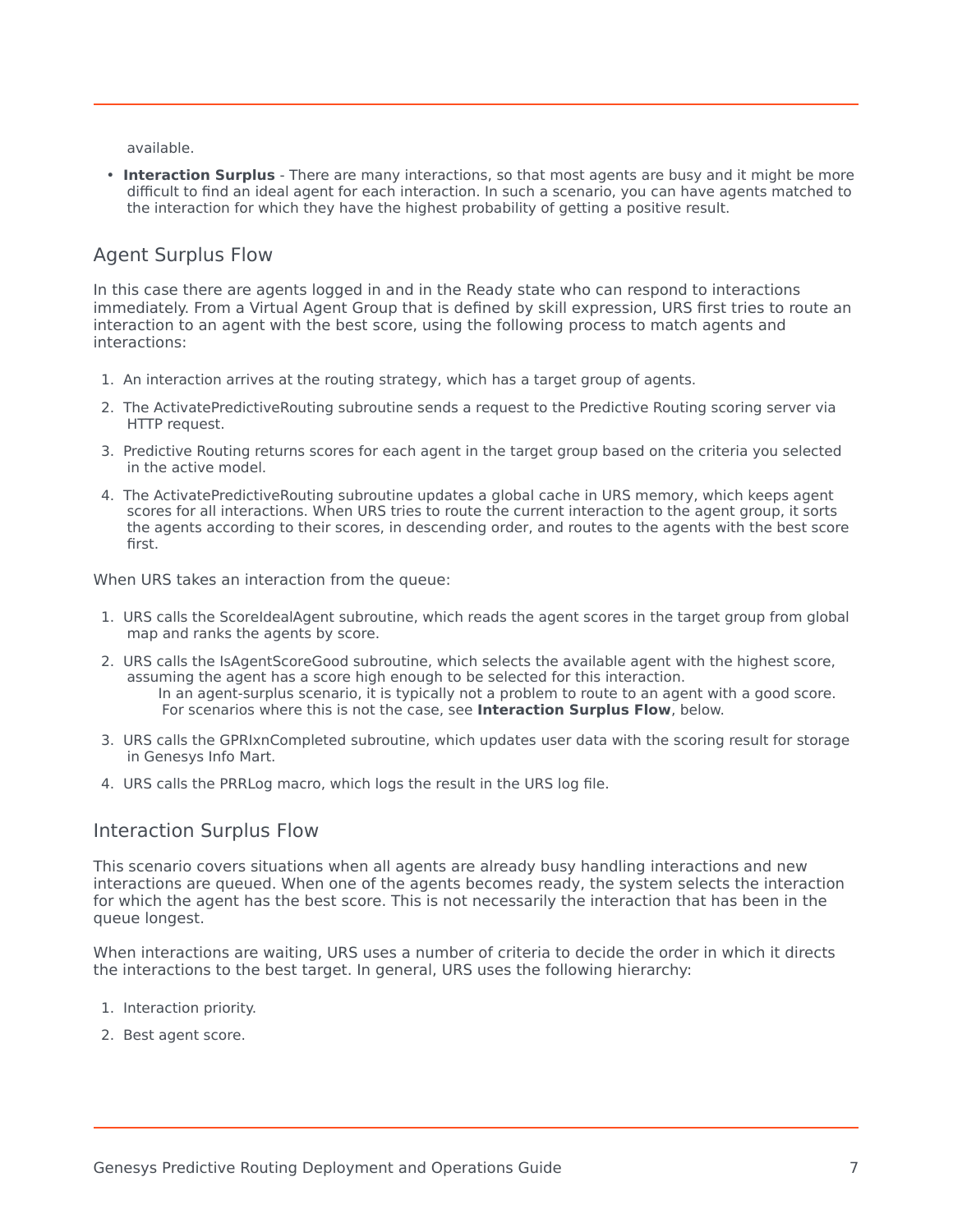

- 3. Time in queue, which can be based on age of interaction or time in queue and can incorporate predicted wait time.
- 4. Interaction ID (URS selects the interaction with the lowest—oldest—ID). This is a rarely-used "tiebreaker" criterion.

#### <span id="page-7-0"></span>Using gpmStatus and gpmSuitableAgentsCount to Monitor Your Routing

gpmStatus and gpmSuitableAgentsCount are KVP values written in the Genesys Info Mart database when an interaction is routed using the GPR subroutines. (You can also retrieve the values by using the GPR API to query the score log.)

- gpmStatus indicates whether there was an agent-surplus or an interaction-surplus condition when the interaction was routed.
- gpmSuitableAgentsCount indicates the number of agents who have scores returned from AICS greater than or equal to the initial threshold value when the scoring response is received. If gpmSuitableAgentsCount is 0, then no agents have eligible scores compared with the threshold value, so the interaction must wait for a higher-scoring agent to become available or for the next threshold relaxation step

These KVP values, when analyzed for different interactions over a representative day or week period can help you understand your contact center traffic and GPR performance. The following table indicates certain scenarios and how to interpret them.

| <b>KVP Values</b>                                                                                     | <b>Inference</b>                                                                                                                                                                          |
|-------------------------------------------------------------------------------------------------------|-------------------------------------------------------------------------------------------------------------------------------------------------------------------------------------------|
| $gpmStatus = caller-surplus$<br>$qpm$ SuitableAgentsCount > 0                                         | Your GPR Model is returning useful scores with<br>relation to the configured routing threshold, but<br>agent staffing is not adequate to produce<br>satisfactory wait times.              |
| $gpmStatus = agent-surplus$<br>$qpm$ SuitableAgentsCount $> 0$ or consistently a very small<br>number | Analyze why the scores GPR returns are not<br>meeting the configured threshold. You might need<br>to retrain your Model, adjust the scoring<br>expression, or reduce the threshold level. |

<span id="page-7-1"></span>How Interactions are Sorted within the Queue

As each interaction comes in, it is scored, and then assessed relative to the interaction at the midpoint of the existing array of interactions. Should GPR route it before or after the mid-point interaction?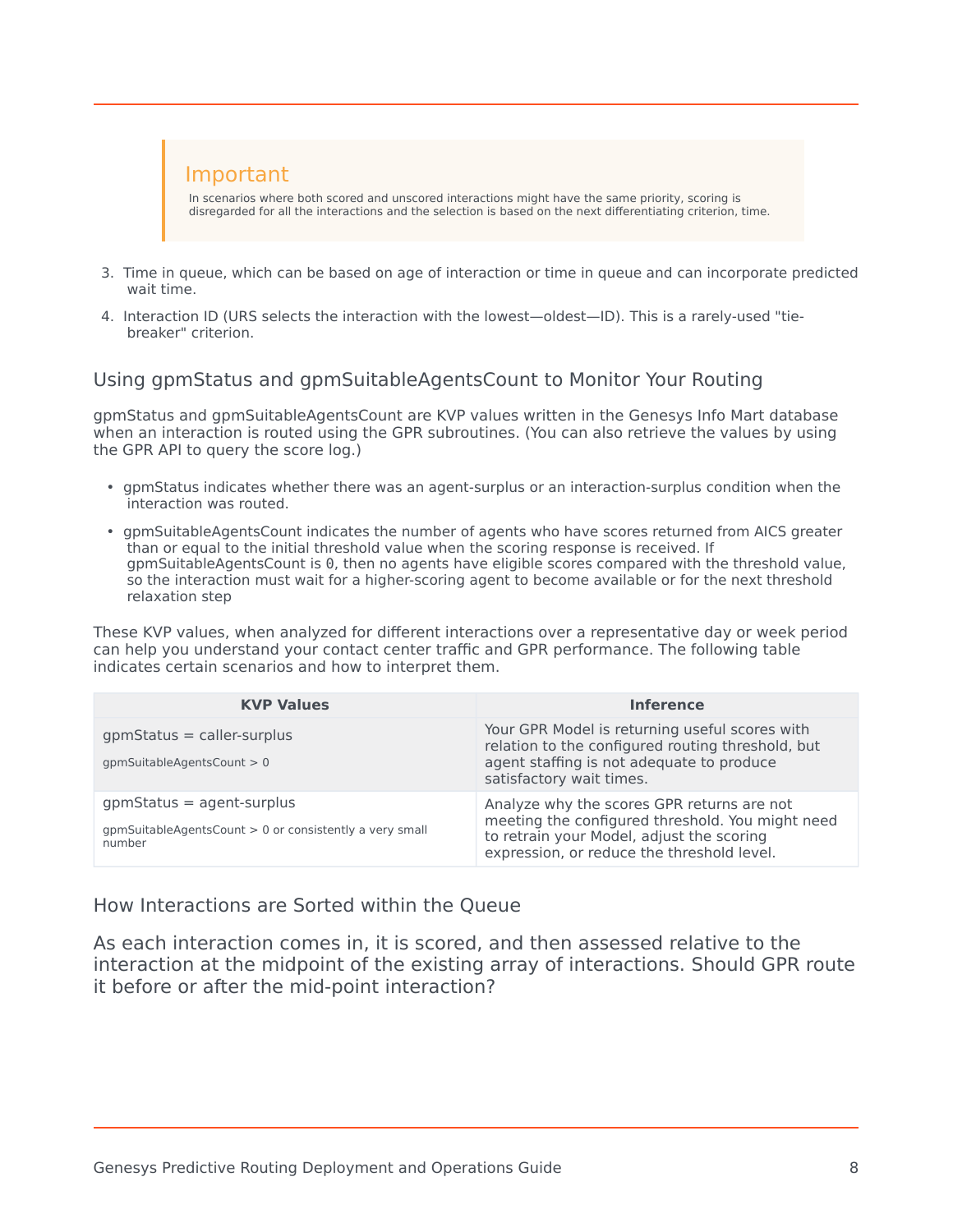

The order in which interactions are prioritized is called an *array* here. This is not equivalent to a queue. These interactions might be from multiple queues, each of which is submitting interactions for URS sorting and routing.

After this decision, URS compares the new interaction against the midpoint within the selected region. Each time URS evaluates the interaction, it is assigned to a smaller region with the total array, always relative to the midpoint of the previous region.

## Important

The order in which interactions are prioritized is called an *array* here. This is not equivalent to a queue. These interactions might be from multiple queues, each of which is submitting interactions for URS sorting and routing.



**The sorting decision tree:**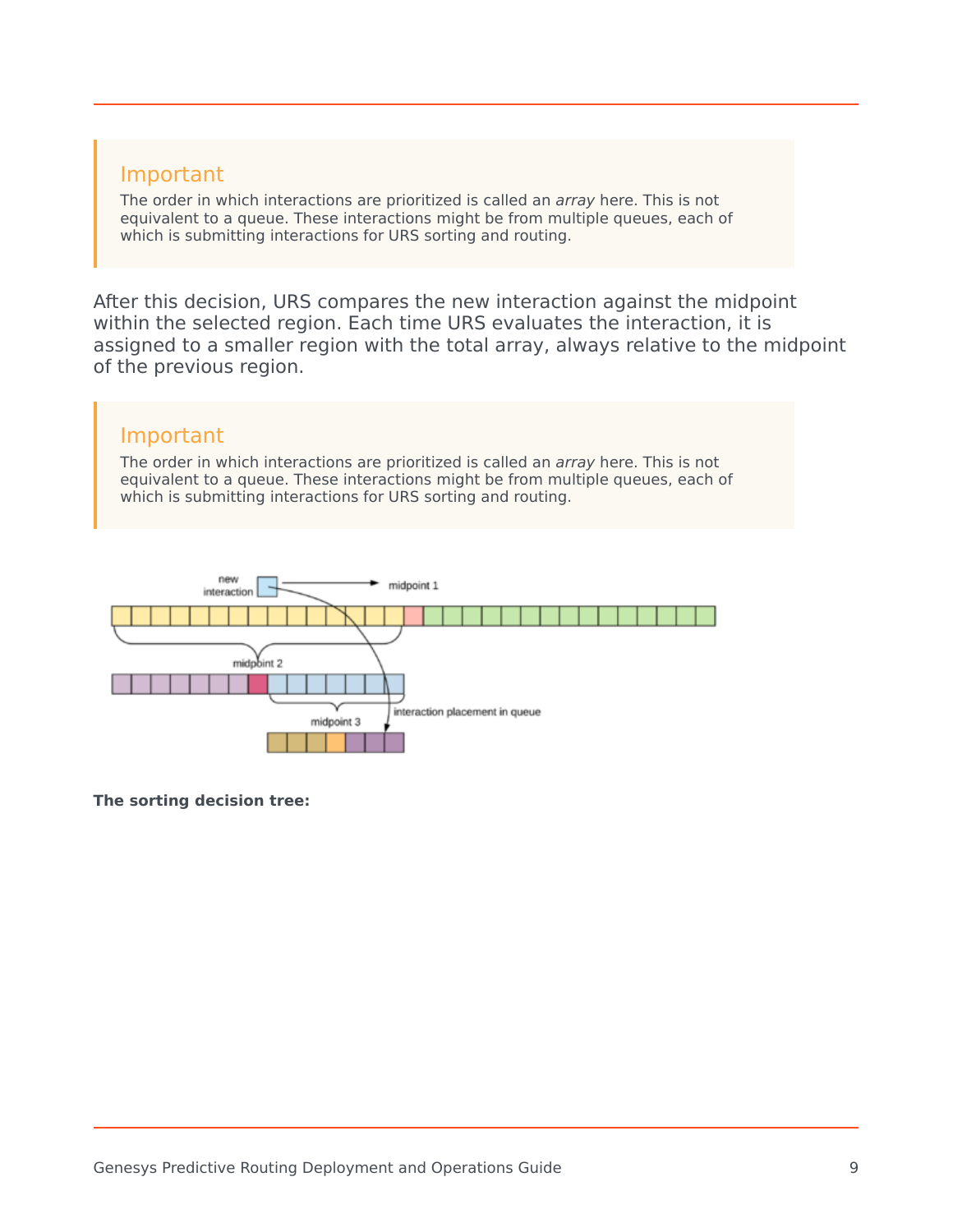

#### **Example 1**

Three calls arrive at a contact center:

- C1 priority = 1, agent score = 0.3, timestamp = 0:00, URS ID =  $1$
- C2 priority = 1, agent score =  $n/a$ , timestamp = 0:05, URS ID = 2
- C3 priority = 1, agent score = 0.6, timestamp =  $0:10$ , URS ID = 3
- 1. C1 arrives first and is placed into the empty array.
- 2. C2 arrives. URS compares it with the middle (in this case, only) call in the array, C1. The priority is equal and, because C2 has no agent score, URS moves to the next decision criterion.
- 3. C2 has a shorter wait time, so is put behind C1. With only two calls in the array, no further comparison is needed.
- 4. C3 arrives. URS compares it against the "middle" entry of the array, C1. The priority is equal. C3 has better score (further from 0), so URS puts it in front of C1.

Outcome: C3, C1, C2 (the example assumes that interactions are taken from the left end of the array)

#### **Example 2**

Five calls arrive at a contact center and are placed in either the Predictive Routing queue or a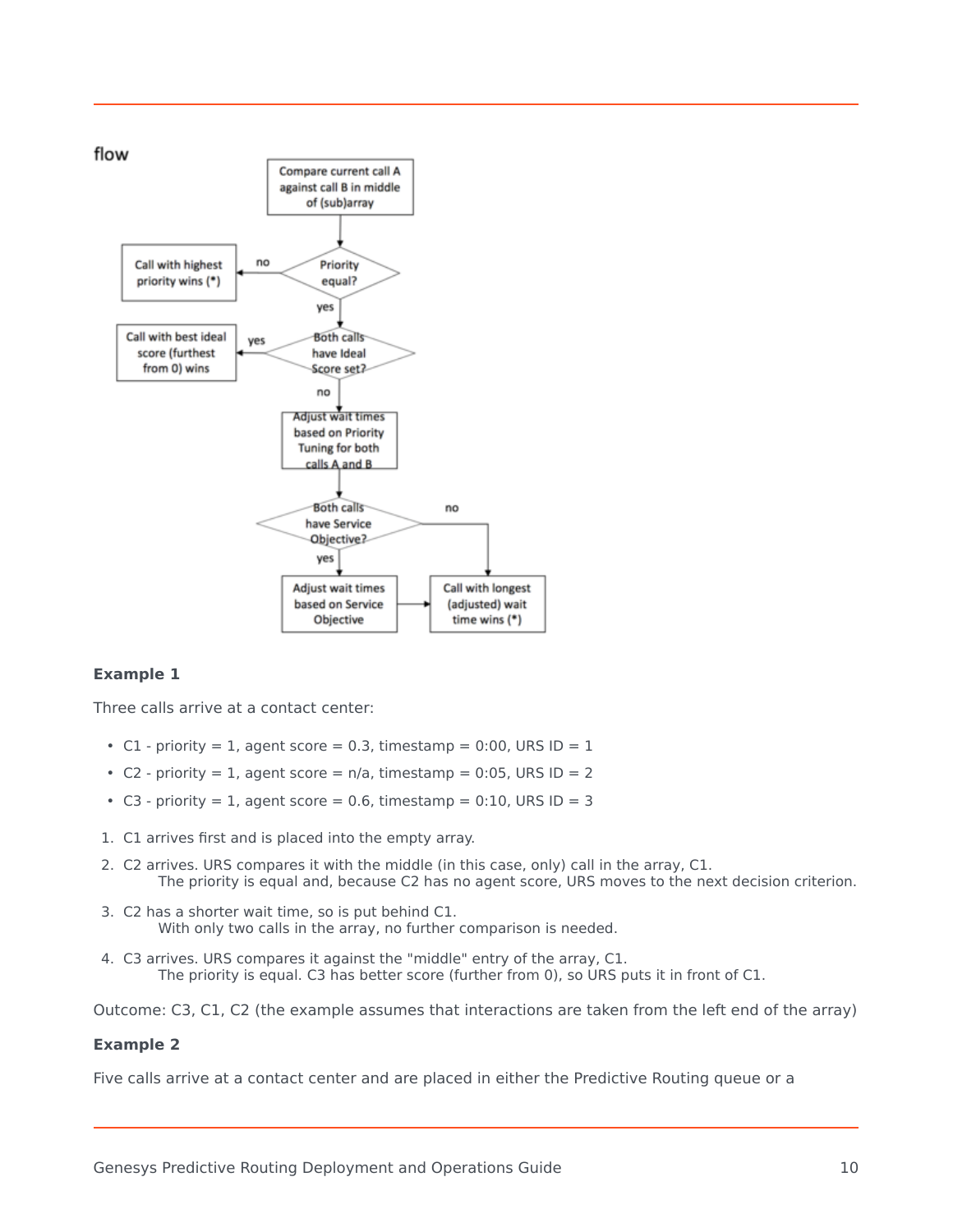conventional queue:

- C1 priority = 1, agent score =  $n/a$ , timestamp = 0:00, URS ID = 1
- C2 priority = 1, agent score =  $0.5$ , timestamp =  $0.05$ , URS ID = 2
- C3 priority = 1, agent score =  $n/a$ , timestamp = 0:10, URS ID = 3
- C4 priority = 1, agent score = 0.75, timestamp =  $0.15$ , URS ID = 4
- C5 priority = 1, agent score = 0.95, timestamp = 0:20, URS ID = 5
- 1. C1 arrives first. URS places it into the empty array.
- 2. C2 arrives. URS compares it with the middle (in this case, only) call in the array, C1. The priority is equal and, because C1 has no agent score, URS moves to the next decision criterion.
- 3. C2 has a shorter wait time, so is put behind C1. (In this example, Current order: C1 C2 (the example assumes that interactions are taken from the left end of the array)

With only two calls in the array, no further comparison is needed.

- 4. C3 arrives. URS compares it against the "middle" entry of the array, C2. The priority is equal and, because C3 has no agent score, URS moves to the next decision criterion.
- 5. C3 has a shorter wait time, so is put behind C2. Current order: C1 C2 C3
- 6. C4 arrives. URS compares it against the middle entry of the array, C2. The priority is equal. C4 has a better score (further from 0), so URS places it before C2.
- 7. Now URS must determine whether C4 should be before or after C1, which is also before C2. The priority is equal and, because C3 has no agent score, URS moves to the next decision criterion.
- 8. C4 has a shorter wait time (a more recent timestamp), so URS places it behind C1. Current order: C1 C4 C2 C3
- 9. C5 arrives. URS compares it against the "middle" entry of the array, C2. The priority is equal. C5 has a better score (further from 0), so URS places it before C2.
- 10. Now URS must determine whether C5 should be before or after C4, the "middle" call in the section of the array before C2.

The priority is equal. C5 has a better score, so URS places it before C4.

- 11. Now URS must determine whether C5 should be before or after C1.
- 12. C5 has a shorter wait time, so URS places it behind C1. Final order: C1 C5 C4 C2 C3

#### Using Agent Hold-Out

Agent hold-out enables you to have an interaction wait a specified time, even when an agent has become available, if the available agent is has a low score for the interaction and there is a chance a better-matched agent might become available within the configured time window. The interaction flow is as follows:

1. URS calls the IsAgentScoreGood subroutine, which determines whether any of the available agents meet the threshold for handling the interaction.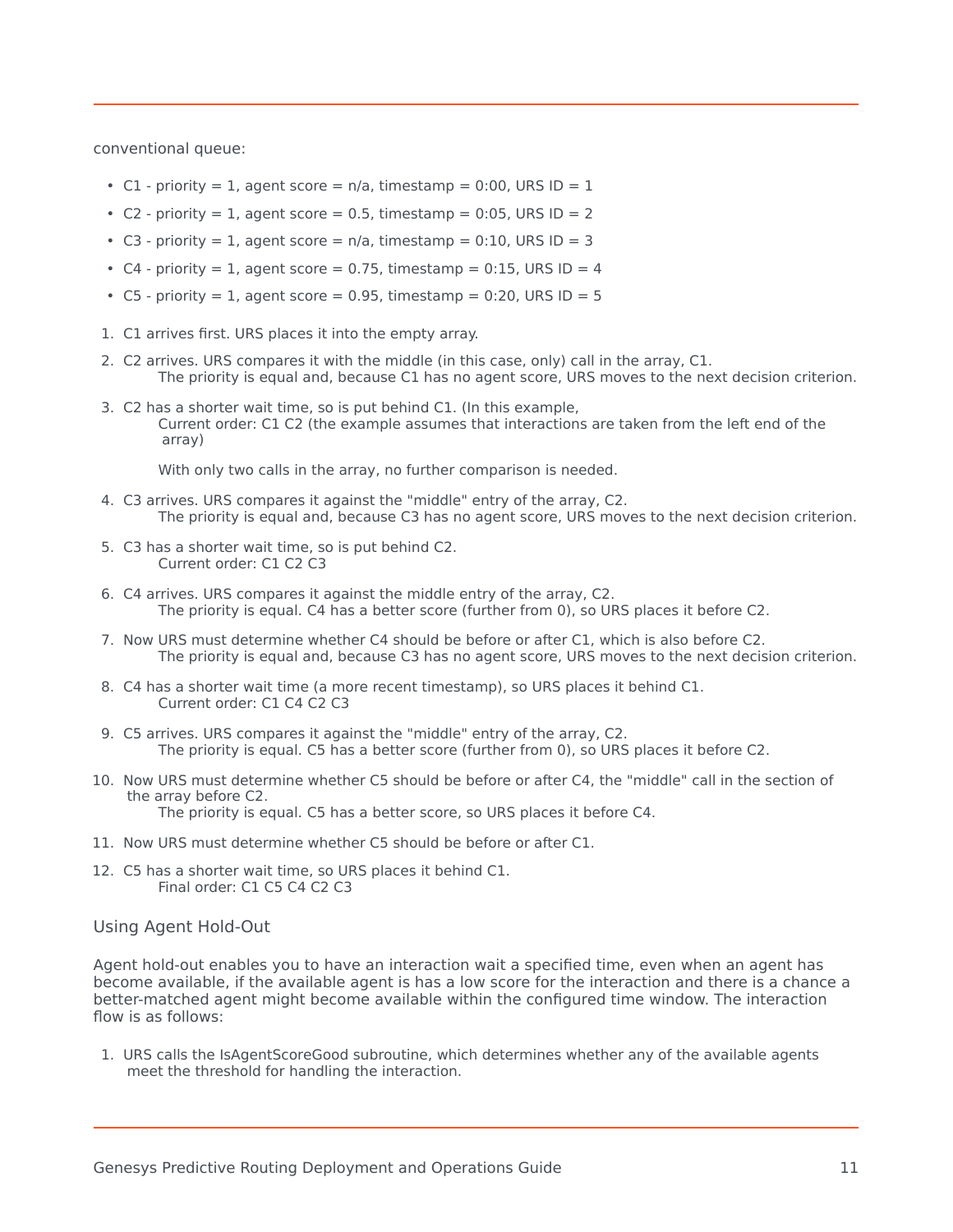- 2. If available agents have low scores for this interaction and the interaction spent only a short time in the queue, URS waits for a better agent to become ready.
- 3. The minimum acceptable score required for an agent for the interaction is gradually reduced, so if no higher-scored agent becomes available, the lower-scored agent might finally be given the interaction.

After that determination occurs, the remainder of the flow is the same as that given in the agentsurplus flow above. Use the relevant Predictive Route DataCfg Transaction List Object configuration options to set up the priority increments.

#### Dynamic Interaction Priority Increments

To avoid having interactions lingering in a queue for an excessive amount of time, URS can trigger an escalation in interaction priority after a time delay that you set. To speed up interaction handling, you can incrementally relax the minimum skill level required for agents to handle the interaction or expand the pool of agents to consider.

Each time a routing strategy tries to route an interactions, it calls the ActivatePredictiveRouting subroutine. After each failed routing attempt, the strategy checks how long the interaction has been waiting in the queue and, if the time in queue is above a certain threshold, it routes the interaction to the next available agent, no matter their score for the interaction.

Use the relevant Predictive Route DataCfg Transaction List Object configuration options to set up the priority increments.

## <span id="page-11-0"></span>Using GPR with agent reservation

When your Genesys environment contains multiple URS nodes, they might compete to distribute interactions to the same pool of agents. URS uses *agent reservation* functionality to resolve which interaction should be routed to a particular agent. For details, see the **agent reservation** option in the *Universal Routing 8.1 Reference Manual*.

**Note:** If you are using Service Objective, or Prediction/What-if routing, consult Genesys Customer Care for how to agent reservation works in these scenarios.

For agent reservation, a URS node sends an agent reservation request to a dedicated SIP Server/T-Server application with three extensions: priority, ar-priority-1, and ar-priority-2. The value for the extensions depends on whether this is a GPR interaction and what value you have set for the URS **automatic\_ideal\_agent** option.

For GPR interactions:

- **priority**: The current interaction priority.
- **ar-priority-1**: The score assigned by URS to the agent for this interaction calculated using the following formula: (100 - (*max-score*> - )). The value can be negative.
- **ar-priority-2**: The time the interaction spent in the strategy Target block, in milliseconds.

For non-GPR interactions when the URS **automatic ideal agent** option is set to a positive value (the recommended configuration):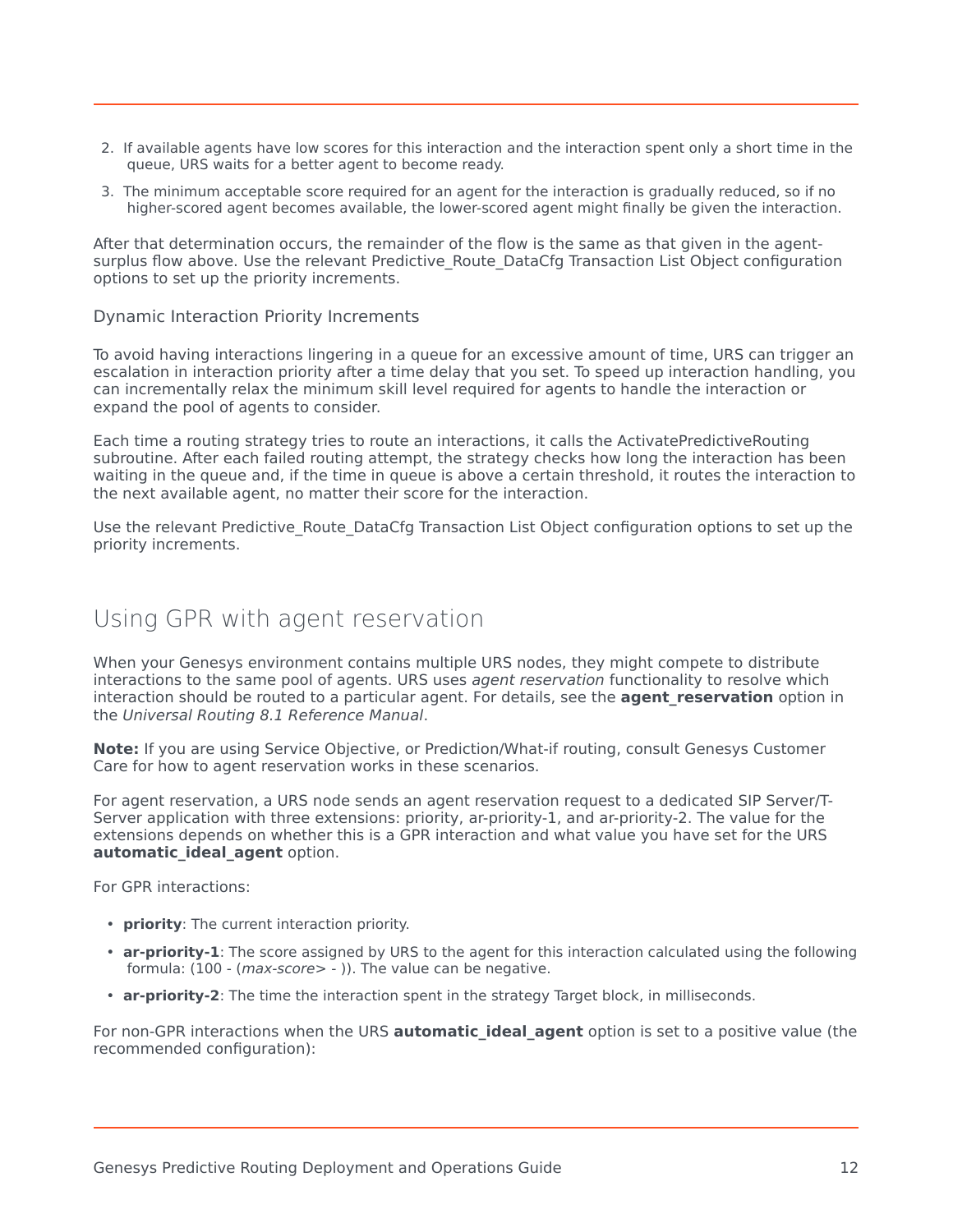- **priority**: The current interaction priority.
- **ar-priority-1**: The value for this extension is calculated as (100 automatic ideal agent option>). The value can be negative.
- **ar-priority-2**: The time the interaction spent in the strategy Target block, in milliseconds.

For non-GPR interactions when the URS **automatic ideal agent** option is set to false:

- **priority**: The current interaction priority.
- **ar-priority-1**: The integer part of the time spent by the interaction in the strategy Target block, in seconds.
- **ar-priority-2**: The fractional part of a second of the time spent by the interaction in the strategy Target block, in milliseconds (value range is 0-999).

#### **Example 1**

Two URS nodes send concurrent agent reservation requests to SIP Server/T-Server targeting the same agent to handle GPR interactions. When SIP Server/T-Server resolves this race condition, it first compares the interaction priority values (the values of the **priority** Extension key). If they are equal, SIP Server/T-Server compares the values of the **ar-priority-1** keys, which were calculated based on agent scores for the interaction. If those values are also the same, SIP Server/T-Server assigns the interaction waiting longer in the Target block, based on the values of the **ar-priority-2** keys, to the agent. URS fails the routing attempt for the other interaction and the routing strategy handles rerouting it. GPR reports the failed routing attempt using the reporting key **gpmResult=14**.

#### **Example 2a**

Two URS nodes have the **automatic ideal agent** configuration option set to 45. Predictive Routing has the **max-score** set to **100**. URS node 1 targets a GPR interaction to an agent with an **arpriority-1** score of **60** for the interacrion. Concurrently, URS node 2 targets a non-GPR interaction to the same agent. The agent has an **ar-priority-1** score of **55** for that interaction. Based on these scores, the SIP Server/T-Server handling agent reservation assigns the GPR interaction from URS node 1 to the agent.

#### **Example 2b**

This example has a scenario similar to Example 2a, but the **max-score** and **automatic\_ideal\_agent** have different values.

Two URS nodes have the **automatic ideal agent** option set to 4500. The Predictive Routing *max***score** option is set to **10000**. URS node 1 targets a GPR interaction to an agent for which the GPR Core Platform has assigned a score of **6000**. According to the formula for the calculation of arpriority-1 (see the beginning of this section), the agent's adjusted value is **(100 - (10000 - 6000))**=**-3900**. Concurrently, URS node 2 targets a non-GPR interaction to the same agent, who has an ar-priority-1 value of **(100 - 4500)** = **-4400** for that non-GPR interaction. Based on these values, the SIP Server/T-Server handling agent reservation assigns the GPR interaction from URS node 1 to the agent.

#### **Example 3**

Two URS nodes have the **automatic ideal agent** option set to **false**. Predictive Routing has the **max-score** set to **100**. URS node 1 targets a GPR interaction, Interaction 1, to an agent for which the GPR Core Platform has assigned a score of **60**. Concurrently, URS node 2 targets a non-GPR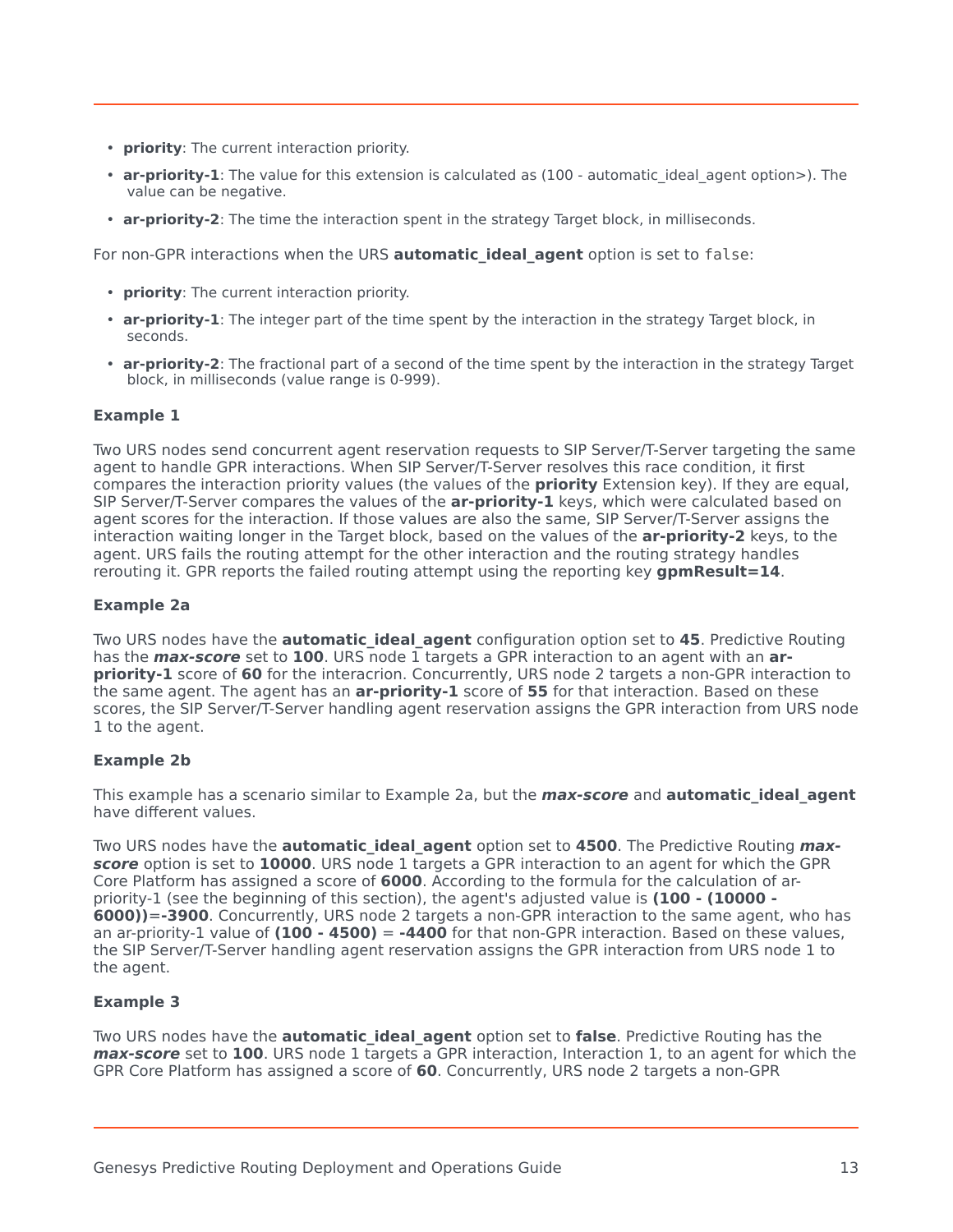interaction, Interaction 2, to the to the same agent, who has the same ar-priority-1 value of **60** for that non-GPR interaction. Interaction 1 spent 67.3 seconds in the strategy Target block while Interaction 2 spent 180.5 seconds there. The SIP Server/T-Server handling agent reservation receives the requests: one from URS node 1 with **ar-priority-1=60**, **ar-priority-2=67300** and the other from URS node 2 with **ar-priority-1=180**, **ar-priority-2=500**. As a result, Interaction 2 is routed to the agent.

## <span id="page-13-0"></span>Configure A/B comparison test ratios

To test how GPR handles routing on your queues compared with skills-based routing, you can configure an A/B (comparison) test. GPR handles a specified percentage of interactions (GPR on) and the rest are routed by your original routing method (GPR off).

To start using comparison testing, set the **prr-mode** option to **ab-test-time-sliced**. This turns on comparison testing mode.

#### <span id="page-13-1"></span>**Start A/B testing**

Genesys recommends the following sequence:

- 1. Start with a fourteen-day, 50/50, hour-on hour-off comparison test in your test environment.
- 2. Based on a satisfactory result, turn GPR on for all interactions in your production environment.
- 3. (Optional) To check that GPR continues to generate improvement, run a non-50/50 comparison test in your production environment using a ratio such as 90/10 or 80/20. Such a split enables you to retain most of the benefit from using GPR while verifying GPR performance compared with traditional routing.

Instructions for configuring both 50/50 and non-50/50 time splits follow.

#### <span id="page-13-2"></span>**Notes on how A/B testing works**

- When configuring A/B test periods, Genesys recommends that the time slices should be no shorter than 3600 seconds (one hour) and, if you use longer time slices, that they should be multiples of one hour.
- To ensure that the A and B test slices are comparable, GPR alternates which routing method is on during a specific time slice, both daily and weekly.
	- **Example 1** With an hour-on, hour-off 50/50 test cycle (the default setting), Monday 8-9 uses A, Tuesday 8-9 uses B. The slices are also switched weekly, so that in week 1 Monday 8-9 is A and in week 2, Monday 8-9 is B. By the end of a two-week comparison period, each routing method has been used for each time-slice period.
	- **Example 2** With an eight hours on, two hours off 80/20 test cycle (as explained in the "Configure a non-50/50 comparison test time split" section, below), Monday midnight - 8 am uses A, 8-10 uses B, and so on. In this pattern, the times of day routed using each method shift automatically. This shift produces a full cycle that uses each routing method for each time-slice period. Assuming your environment is active twenty-four hours, a single full cycle takes six days. You must then adjust the length of the comparison test depending on the nature of your environment and the KPI you specify.
- A comparison test should always run at least fourteen days. In most cases, you must run the test significantly longer to ensure that you produce consistent results. The length of a comparison test should take the following factors into account: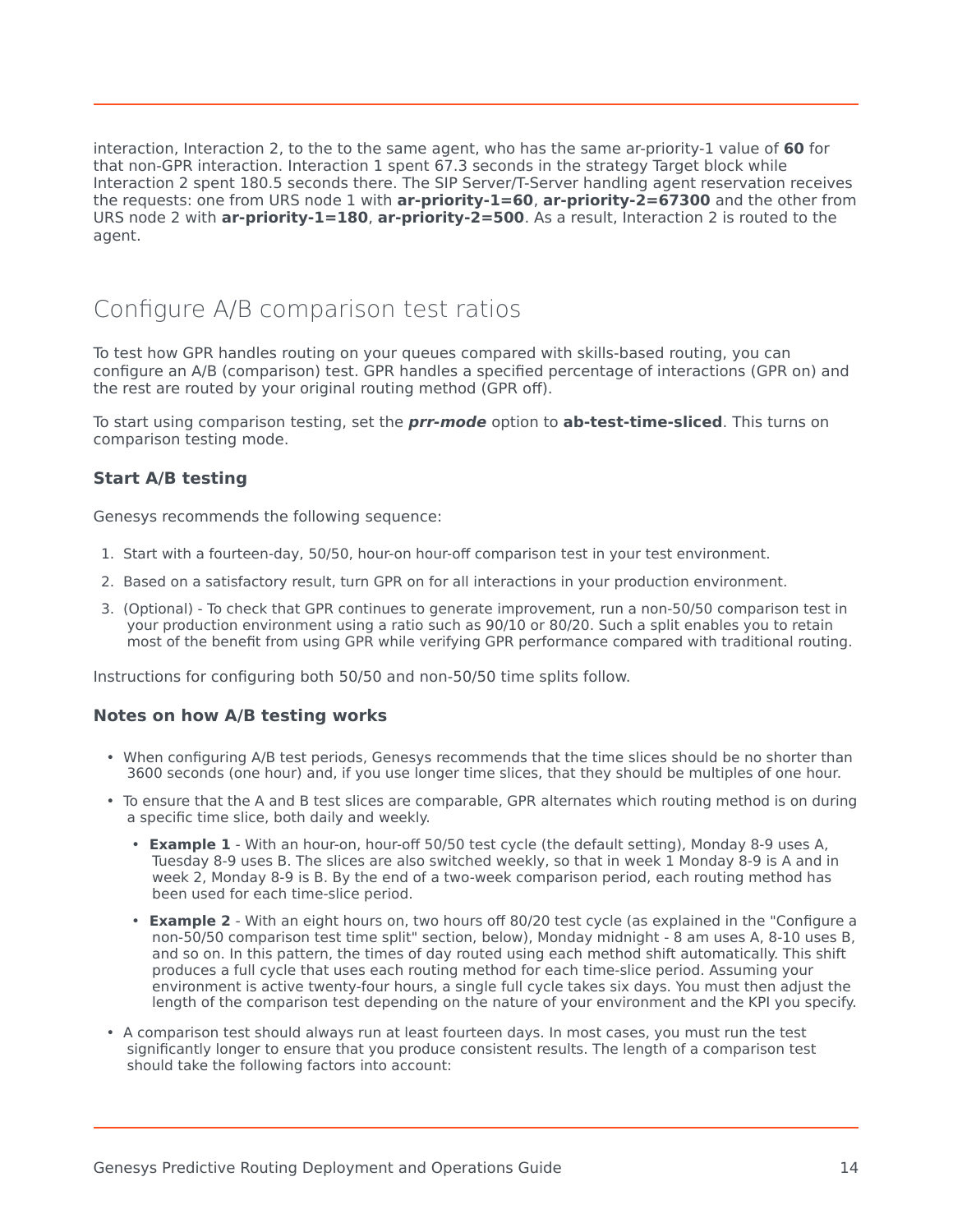- **KPI type** A KPI such as AHT, which returns an immediate result, requires a shorter test period than a KPI, such as first contact resolution, that takes time before the KPI outcome for an interaction is available.
- **Time ratio configured** Non-50/50 time splits require longer comparison tests. The further from 50/50, the longer the comparison test should be to achieve solid results.
- **Improvement with GPR** The stronger the percent improvement using GPR, the shorter the comparison test period can be.
- **Example** In a test of AHT showing a 3% benefit using GPR, Genesys recommends that you run a test with an 80/20 split for 30 days, and a 90/10 split for 44 days.

**Note:** A/B comparison testing is based on time-on/time-off segments. The number of calls routed by each method might not exactly match the specified percentage because the number of calls coming into the queue might vary throughout the comparison test period.

## <span id="page-14-0"></span>Configure a 50/50 comparison test time split

For a 50/50 comparison test split, set the **ab-test-time-slice** option to a positive value. This is the time, in seconds, for each routing method to run (the time slice).

If you do not configure this option, A/B test periods are hourly by default. For more information, see the complete description of the **ab-test-time-slice** option.

- Genesys recommends that your time slice be at least 3600 seconds in a production environment.
- For robust results, run a 50/50 comparison test time split for at least 14 days with the times slices no shorter than one hour on, one hour off (this is the default setting).

#### <span id="page-14-1"></span>Formula Used

GPR uses the following formula to determine the GPR Mode for a particular call when you configure a 50/50 test time split:

```
a = varStartTS \mod (varABTestTimeSlice * 2)if a = varABTestTimeSlice = GPR ON
```
where

- varABTestTimeSlice refers to the value set for the option, **ab-test-time-slice**.
- varStartTS refers to the date and time at which the interaction began as a Coordinated Universal Time (UTC) value. The UTC time is formatted as Unix time value. For example, if the call start time is *Thursday, 5 May 2022 5:30:00 AM GMT+05:30*, it is converted to UTC time as *Thursday, 5 May 2022 12:00:00 AM*. Then the corresponding Unix timestamp is identified, in this case, *1651708800* and will be used as the varStartTS value.

Using this start timestamp and when the **ab-test-time-slice** option is set to 86400 seconds (24 hours), the result for the calculation will enable GPR for all interactions coming on this day. For the next day, GPR will be turned off for the whole day.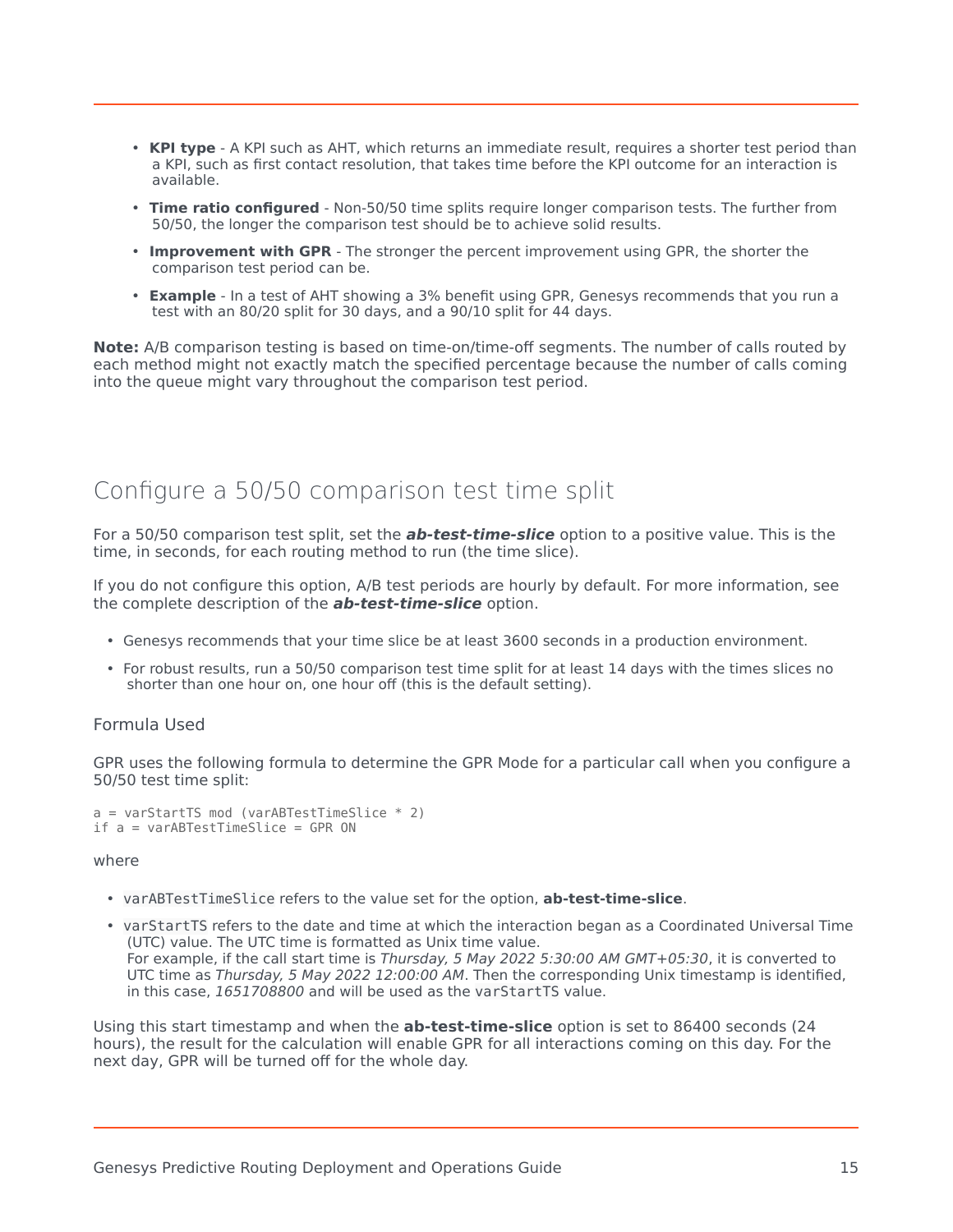#### **Default Configuration**

By default, the **ab-test-time-slice** option is set to zero. This will toggle GPR on and off every hour. The first hour, GPR will be enabled and in the second hour, it will be disabled and in the third hour, GPR will be re-enabled.

The formula used in the default configuration is: varABTestTSUsePredictive =  $(day0fyear % 2 +$ hourOfDay % 2) % 2 where dayOfyear indicates the number of days elapsed since January 1 of that year and the interaction date and hourOfDay indicates the hours elapsed since midnight.

Consider an example scenario where the **timestamp** value is *1653052118*, the **dayofyear** value is *140*, and the **hourofday** value is *13*, applying the formula gives the values:

- $\cdot$  dayofyear%2 = 0
- hourofday% $2 = 1$
- varABTestTSUsePredictive = 1

In this scenario, GPR is enabled.

Similarly, consider an example scenario where the **timestamp** value is *1653049472*, the **dayofyear** value is *140*, and the **hourofday** value is *12*, applying the formula gives the values:

- dayofyear% $2 = 0$
- hourofday% $2 = 0$
- varABTestTSUsePredictive = 0

In this scenario, GPR is disabled.

## <span id="page-15-0"></span>Configure a non-50/50 comparison test time split

If you would like to move GPR into production but monitor the benefit at the same time, Genesys recommends using a non-50/50 split. To set the comparison test time periods to a non-50/50 split, specify values that produce the desired time split in the following two configuration options:

- **ab-test-gpr-on-period**
- **ab-test-gpr-off-period**

If you leave these options at the default settings, the comparison test defaults to a 50/50 split, with interactions routed half the time using GPR and half using skills-based routing. The on/off periods (time slices) are defined by the value set in the **ab-test-time-slice** option.

Example configuration for a 90/10 split

- **ab-test-gpr-on-period** 60\*60\*9 (9 hours ON)
- **ab-test-gpr-off-period** 60\*60\*1 (1 hour OFF)

Example configuration for an 80/20 split